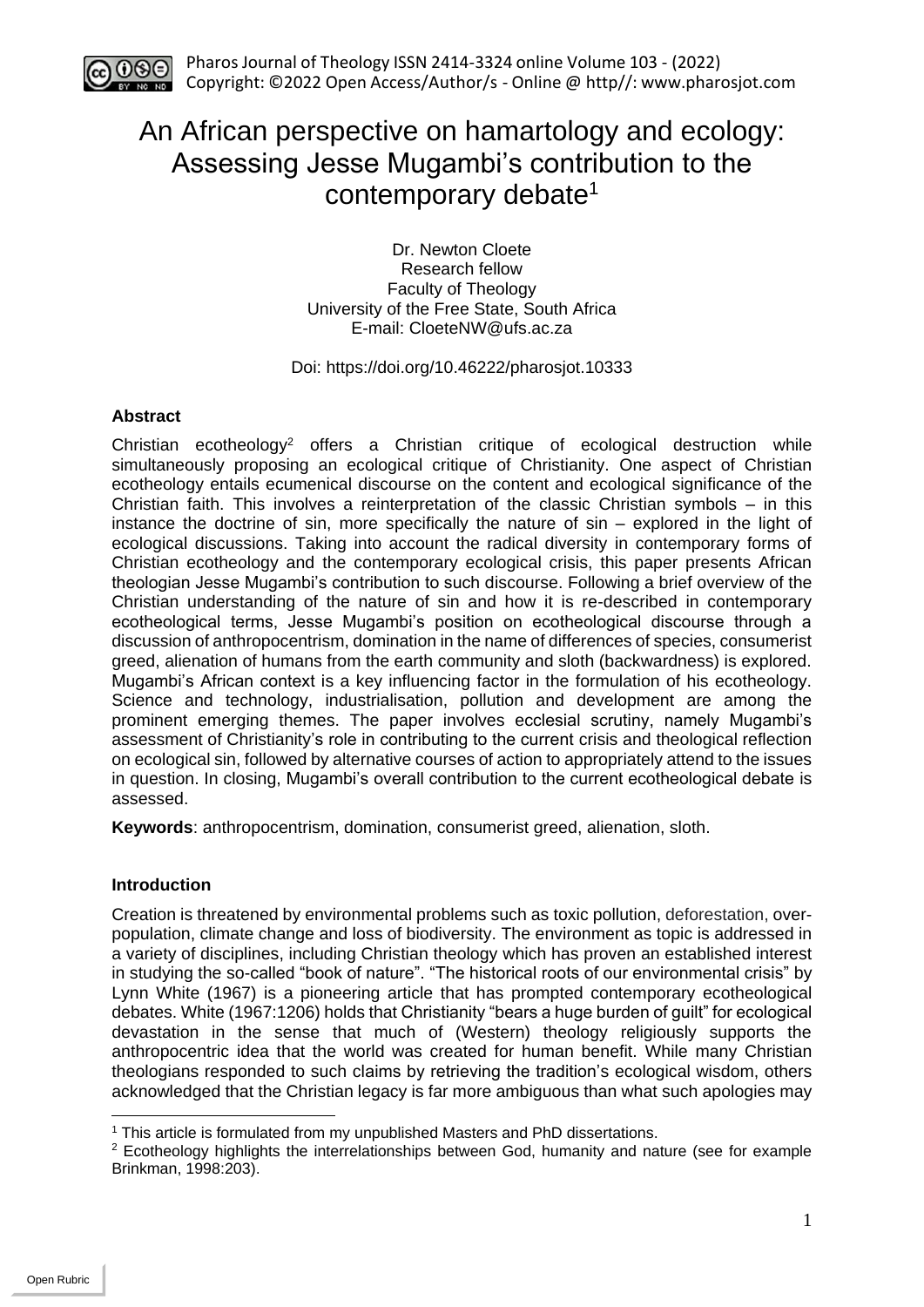

suggest (cf. Santmire, 1985), and have called for an "ecological reformation" of Christianity.

As Conradie (2006:63) observes, the task of ecological reformation is addressed in all Christian theology's traditional sub-disciplines. This article contributes to such discourse by reinterpreting the Christian doctrine of sin from an ecotheological perspective. Christian discourse on the environment makes the common assumption that the ecological crisis may be understood in light of the structural impact of sin. One may also suggest that the Christian doctrine of sin offers a historical, sociological and economic re-description of the crisis' roots. This requires a basic understanding of the traditional Christian doctrine of sin – in particular the nature of sin – and its ecotheological interpretations.

Durand (1978:9) identifies six prominent themes in current discourse on sin, namely sin's origin, the link between sin and demon possession, the link between sin and suffering, the concept of original sin, the knowledge of sin, and the nature of sin. The Christian tradition defines the latter in diverse ways. In classic terms, sin may be described as *pride* (*superbia*)*,*  the desire to be like God and rejection of His divine superiority; *greed* (*concupiscentia*) or discontent relating to material possession; *moral failure (hamartia*) or "missing the mark"; "*hydra*" 3 , implying the mutation of sin in various forms; or sin as *deprivation of the good* – having no ontological status and only describable in negative terms – for example nothingness or a broken relationship with God (Heyns, 1978:175-178; Williams, 1985:198-204; Barth, 1958:102; 1960:349-355; Engel, 1990:163; Niebuhr, 1996:186-188, 228-230, 240).

Such narratives have been reinterpreted and redefined considering ecological threats, described here as "ecological sin", or "human failings ... to relate to non-human creation in ways informed by justice and peace" (Horrell, 2010:134) and classified into various (often overlapping) categories. *Anthropocentrism* assumes human superiority and the related idea that nature solely exists for serving human purposes. These assumptions typically condone *domination in the name of differences of species*. *Consumerist greed* implies dissatisfaction with material possessions and an incessant desire for more. Sin is rooted in estrangement or broken relationships, expressed as *alienation of humans from the earth community*, meaning disaffection for nature and other living beings. *Sloth* implies moral failure, lack of development or backwardness. *Folly* suggests a lack of wisdom, and *denial* entails a refusal to accept the reality of the ecological crisis (Cloete, 2013:58-107; Conradie, 2017:29-60; 107-175).

A multi-contextual and multi-stakeholder approach is required to address the ecological crisis taking into account diverse contributions to contemporary discourse and how scholars from various geographical, confessional and socio-political backgrounds, genders, races, classes, etc. are influenced by such dynamics and respond to the crisis. This article makes a notable contribution to such literature by retrieving insights from African theologian Professor Jesse Mugambi. 4

#### **Anthropocentrism**

Mugambi (2012:322-23) illustrates the intended relationship between God and creation within the framework of the doctrine of creation. He holds that everything was created by the Creator's divine authority. While God is self-accountable, His creatures are not, and their wellbeing can only be attributed to Him. As such, humans ought to appreciate and respect this divine authority. Mugambi (2012:322-323) contends that the greatest sin is pride or blasphemy, whereby humans attempt to supersede God, causing estrangement between creature and Creator. Humankind may possess craftiness and intelligence, but cannot supersede the Creator, from whom the capacity for creativity, invention, and innovation

<sup>&</sup>lt;sup>3</sup> A popular Christian notion is the "seven deadly sins" which include pride, wrath and envy (spiritual sins), and greed, lust, gluttony and sloth (corporal sins) (see Aquinas, 1991:268).

<sup>4</sup> Jesse Mugambi is a well-published Kenyan academic. His professional career covers various focus areas including philosophy, ecumenical studies, hermeneutics, missiology, ethics, liberation theology, reconstruction theology and ecotheology.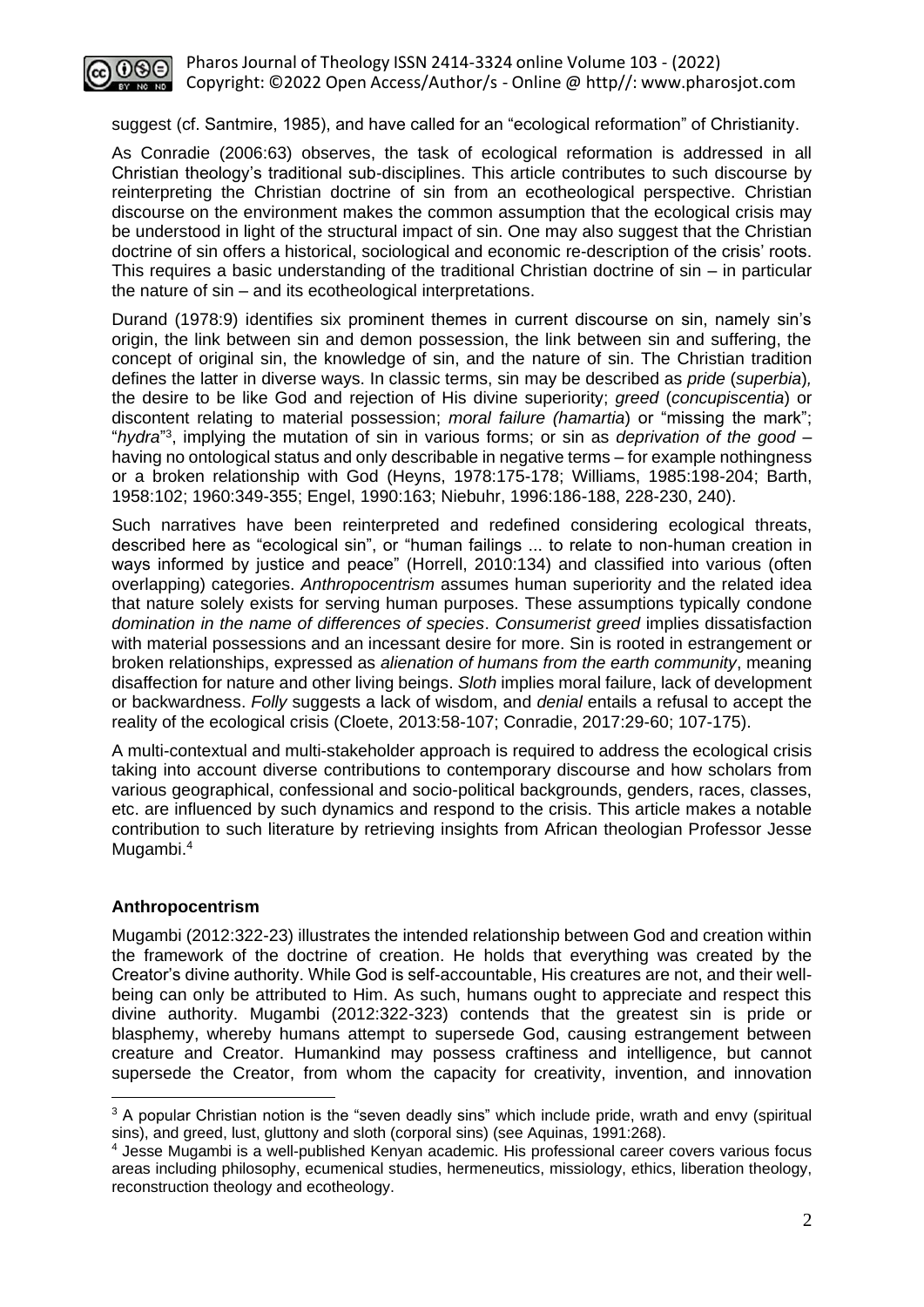

emanates. Humans are finite beings, while the Creator's divinity is infinite. Human humility is therefore the key to ideal relationships between humans and the Creator, fellow humans, as well as humans and creation. Mugambi (1987:16) indicates that by the beginning of the nineteenth century science had become the new faith – giving rise to a religion whereby God is dethroned and replaced by humanity.

According to Mugambi (1998:153), the church has grown rapidly from only twelve disciples to a global movement. Divine guidance would not be possible without a theocentric focus, and church growth without an anthropocentric focus. Mugambi (2012:323) argues that liberation and reconstruction theologies respond in several ways to social and ecological challenges, depending on the particular contexts and circumstances. Liberation movements, however, are often ecologically destructive as activists' political interests repeatedly override the need for ecological protection and preservation. It is therefore necessary for liberation struggles to be followed up with reconstruction initiatives to restore the destruction caused by conflict. Unlike liberation theology, reconstruction theology emphasises both economy and ecology.

Evolutionary development enabled humankind to alter their environment to meet their basic needs for survival. Instead of a process of creation out of nothing, they became the masters of the universe through natural selection (Mugambi, 1987:48-49). Culture is the visible accomplishment of humans in their effort to constantly improve their lives, comprising alterations to the social and natural environment, for example, planting certain grains to ensure food security, irrigation, selective breeding, plant gene manipulation, etc. Environment modification to improve human living conditions, for example the building of new settlements because of population growth, disables the natural environment from sustaining itself naturally. Furthermore, rural communities' lifestyles are daily altered by urbanisation, which in turn changes how these communities understand their connection to nature (Mugambi, 1996:29). Mugambi (2000a:86) claims that the modern Euro-American culture has constructed a worldview in which the entire universe is seen as the "city of man" – an area used for human endeavour and exploration. He further states: "The world has now become the task and responsibility of man", because "man has lost the awareness of being the priest for the whole visible world, turning the latter exclusively toward himself" (Pope John Paul II in Mugambi, 1991a:357).

## **Alternatives**

God values creation and human redemption extends to redemption of the entire cosmos (Mugambi, 1991a:357). Mugambi (1998:143) reiterates that Jesus pointed all his followers to nature as a reminder that God not only sustains humankind, but is also concerned for and cares for all of creation (Matthew 6:25-30). According to Mugambi (1996:29-30), humans can choose to settle in a natural environment without modifying it. They may study the area's natural conditions (soil structure and weather patterns) and then adapt its environmental design to these. Humanity can therefore co-exist in harmony with the natural environment. Mugambi (1996:35) refers to the "existentialist motif" which holds that the past and future are not important, but what matters is the present and how humans cope with its demands.

Mugambi (1991b:36) called for reconstruction to follow liberation, referring to it as the "new priority for African nations" – something that theologians and churches should adequately respond to and which will require noteworthy efforts of reconciliation, confidence-building, reorientation, as well as re-training. Mugambi (1996:40-44) defines "social reconstruction" as "the endeavour to *enhance life at personal, social and institutional and ecological level*". The need for ecologically sensitive reconstruction has driven humankind to be more sensitive to the earth's needs. A "New World Order" would thus require a reconstructive theology that is complementary, integrative, programme-driven, people-centred, deed-orientated, participatory, regenerative, co-operative, consultative and future-sensitive. Restoring ecological balance might be a long, costly process, yet the principles of precaution, mitigation,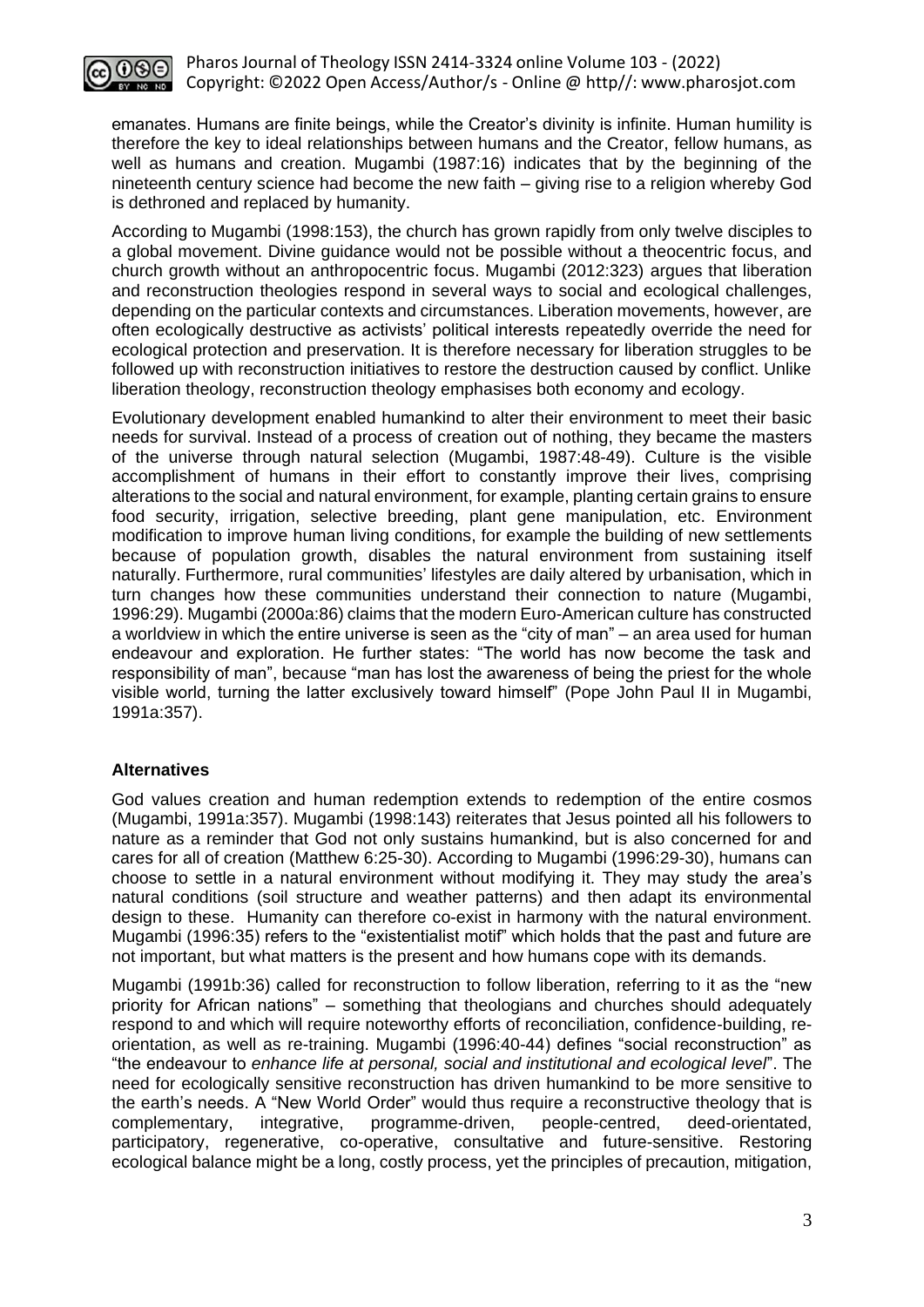

and adaptation<sup>5</sup> enable us to aspire for appropriate care amidst all challenges (Mugambi, 2012:326-327).

#### **Domination in the Name of Differences of Species**

Mugambi portrays contemporary forms of domination and exploitation of poorer countries and their (abundant) resources by the more affluent nations against the backdrop of the modern Christian missionary movement's settlement in these areas. Specifically focused on his home continent, he observes that African Christian history is inextricably bounded with European colonial history, as missionaries – protected by colonial powers – sought to "Christianise" Africans while simultaneously establishing colonial interests. Mugambi (1989a:35-36) notes that even after attaining constitutional independence, the former colonies are yet to attain economic freedom from their colonial masters who remain producers of raw materials exported to the former master countries – "in exchange for machinery and processed goods at exorbitant prices". Developing countries thus increasingly become poorer and more dependent on these developed countries. Churches in Africa stemming from the modern missionary enterprise continue ties with their North American and European "parents". In the 1970s, African theologians called on African churches to develop their own selfhood by refusing missionary funds and recruits. The donors perceived it as an effort to erase all ties and therefore did not support this stance – a clear affirmation of perpetual domination through neo-colonialism.

According to Mugambi (2012:323), the contemporary ecological crisis is the culmination of a very long history of human destruction of creation by successive civilisations. Furthermore, it is the consequence of reckless exploitation of nature for short-term benefit, which necessitates extensive and costly ecological restoration (Mugambi, 2012:327). Mugambi (2012:326-327) states that ever since the European Renaissance, "[T]he ideals of modernity and progress have been portrayed as the sacrificing of culture and nature at the altars of technology and imperial power". He further maintains that modern technological development has increased human potential in relation to food production, telecommunication, agriculture, heating, etcetera, and that these inventions caused destruction rather than preservation of nature. There are indeed no ethical limits because scientists claim freedom to research and make prototypes on anything they want (Mugambi, 2009:6). He holds that human and animal settlement in various areas constitutes a significant contributor to ecological degradation. Compared to the seasonal migration of animals, human settlement has generated more damage to the environment through the establishment of cities, towns, villages, farms, industries, etc. Long ago, Europe, for example, was rich in birch, fir, oak and forests, yet over time, these became essentials used in the wood, furniture, and equipment industries. Subsequently, forests were replaced by cities, towns, farms, and industries. The damage done is vast and it passes through different ecological regions, national borders, and diverse generations (Mugambi, 2009:7-8).

Mugambi and Kebreab (2006:12-13) states that while population migration does not necessarily have to lead to destruction of the environment, rural-urban influx is generally a point of concern. Small-scale farming is replaced with the imports of large corporations. Cities continually grow as industrialisation and commercialisation of national economies grow. Furthermore, holding capacities of regions are often exceeded, placing pressure on the environment as well as service delivery.

Mugambi (2009:5-6) draws attention to how development of industries, which goes along with the abovementioned urban migration, has caused irreversible damage to the environment. Since the start of the industrial revolution, civilisations ceased to apply the principle of

<sup>&</sup>lt;sup>5</sup> See below alternatives to domination in the name of differences of species for a more detailed discussion.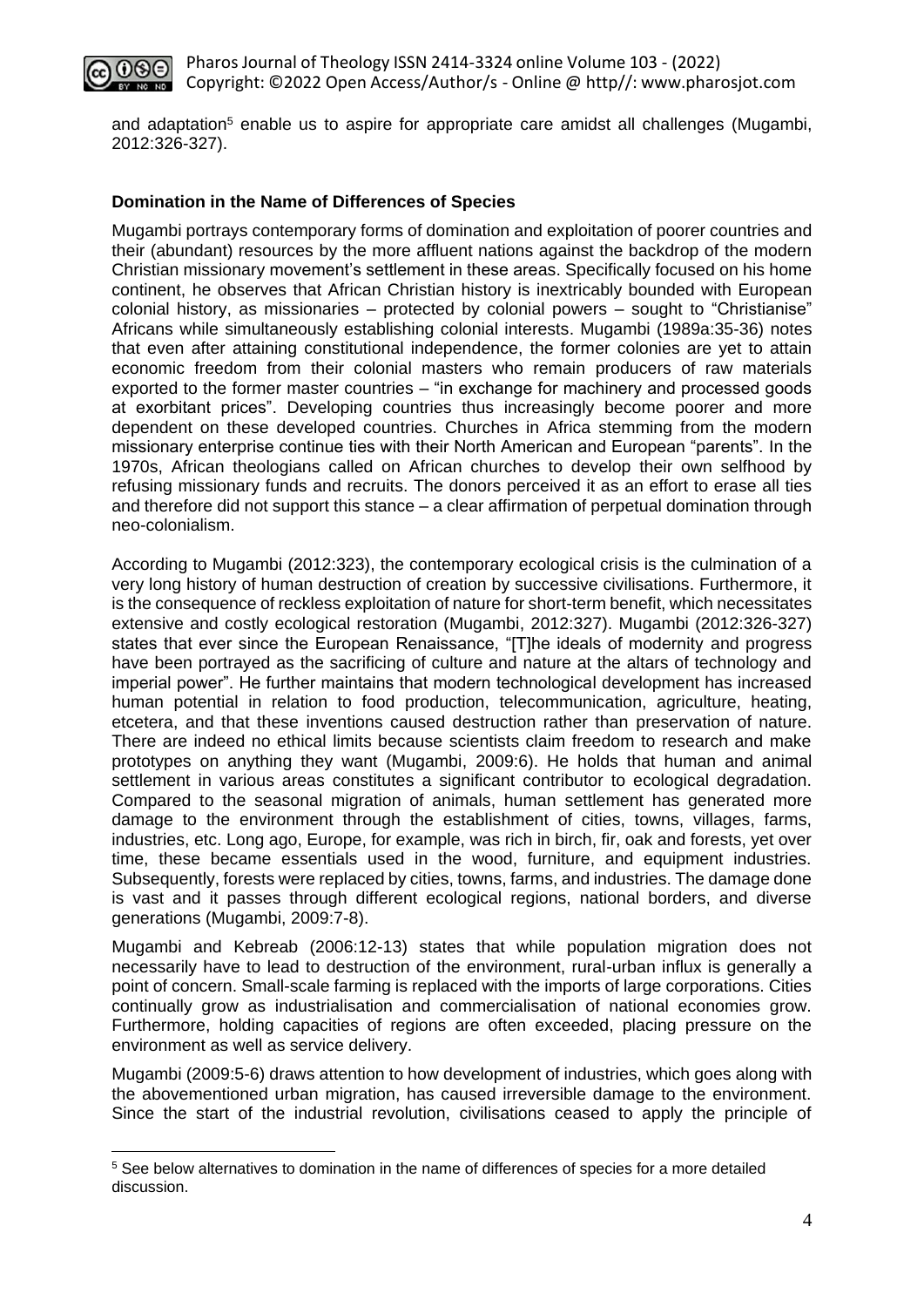

precaution, i.e. assessing the possible harm to the natural environment, people, and animals, in dealing with the environment. Within the current development of science and technology, this principle is clearly ignored at the expense of the ecology of Planet Earth. Referring to the backbone of industrialisation, Mugambi (2001:39) states that "technology" does not imply industrial plants; however, it refers to the culture and knowledge in the framework of the invention, testing, manufacturing, installation, operation, maintenance, diffusion, updating, improvement, and replacement of machines and related systems. Thus, technology became for industrial countries what nature has always offered humankind.

According to Mugambi (2006), science confirms the reality of human-induced climate change primarily caused by pollution by energy-intensive industrialised countries. Pollution warms the atmosphere, leading to major climate changes. He opines that those who will experience the most suffering are the vulnerable and poor communities, as well as future generations. Mugambi (2009:4) claims that the chief contributions to these are carbon-based fuels like petroleum, coal, and natural gas. Although scientists recommend a move away from nonrenewable technology to renewable technology, carbon-based industrialisation is on the increase across all continents. Non-renewable energy may be cheaper today, but in the long run, the damage will be permanent. He further states that the impact of industrialisation is the greatest on the continent of Africa, even though the industrialised countries are the main contributors of these cumulative emissions. Mugambi (2017a:109) finds it ironic that the African continent is the most adversely affected ecological region while its inhabitants are least responsible for the industrial pollution threatening their livelihood. Because clean technology is still experimental and more expensive, the least industrialised countries are at a disadvantage. The Kyoto Protocol of 1997 recognises that heavy industrialisation of some nations has been accomplished at the expense of others. It is therefore critical that clean technology replaces the polluting techniques of the past and present (Mugambi, 2009:4).

Mugambi (2017a:109) espouses that the impact of global warming is specifically experienced in those areas where settlement and pollution have destructed the natural environment. Climate scientists have proven that current climatic periods are significantly warmer in all continents and that this high average temperature corresponds with the high level of industrialisation in Europe and North America that started in the 1850s. Yearly seasons are "unpredictable, unreliable and hazardous" because of the increase in the average temperature. Consistent seasons are crucial for the survival of people, plants, animals, birds, fish and insects, yet the irregular weather conditions make it difficult for survival.

When periods of rainfall eventually occur, it is either too short or too long and agriculture thus became very unsafe – all because of this unpredictability in weather conditions (Mugambi, 2009:3-4). Temperature increases also cause the melting of permanent glaciers in polar regions and mountain ranges. Consequently, all the water in turn flows into the oceans leading ocean shorelines to rise, and ultimately, the affected coastlines are submersed, which threatens the survival of people and coastal flora and fauna. A few atolls and islands in India and the Pacific Oceans are already underwater and coral reefs have died. In tropical Africa, for example, lengthy droughts are enlarging the deserts; consequently, arable land is turned into arid and semi-arid zones (Mugambi, 2009:4).

As further illustration, Mugambi (2017a:113) paints a picture of the ecological degradation, caused by global warming in Africa: The seven mountain ranges – Kilimanjaro, Mount Kenya, Ethiopian Highlands, Ruwenzori Highlands, Drakensberg, and the mountain ranges in Western Africa and North Africa – which are considered the "water towers" of the continent, are headed for ecological disaster as the majority of permanent glaciers have melted during the previous century. The volumes of rivers and underground aquifers that originate there have been significantly reduced, threatening the livelihood of both humans and animals dependent on the water. Apart from the melting glaciers, the volume of African rivers has declined due to the decrease in rainfall precipitation. This has also adversely affected the populations dependent on these streams and rivers. Freshwater lakes, an essential source of livelihood in Africa, have also declined in volume. Furthermore, many tropical forests have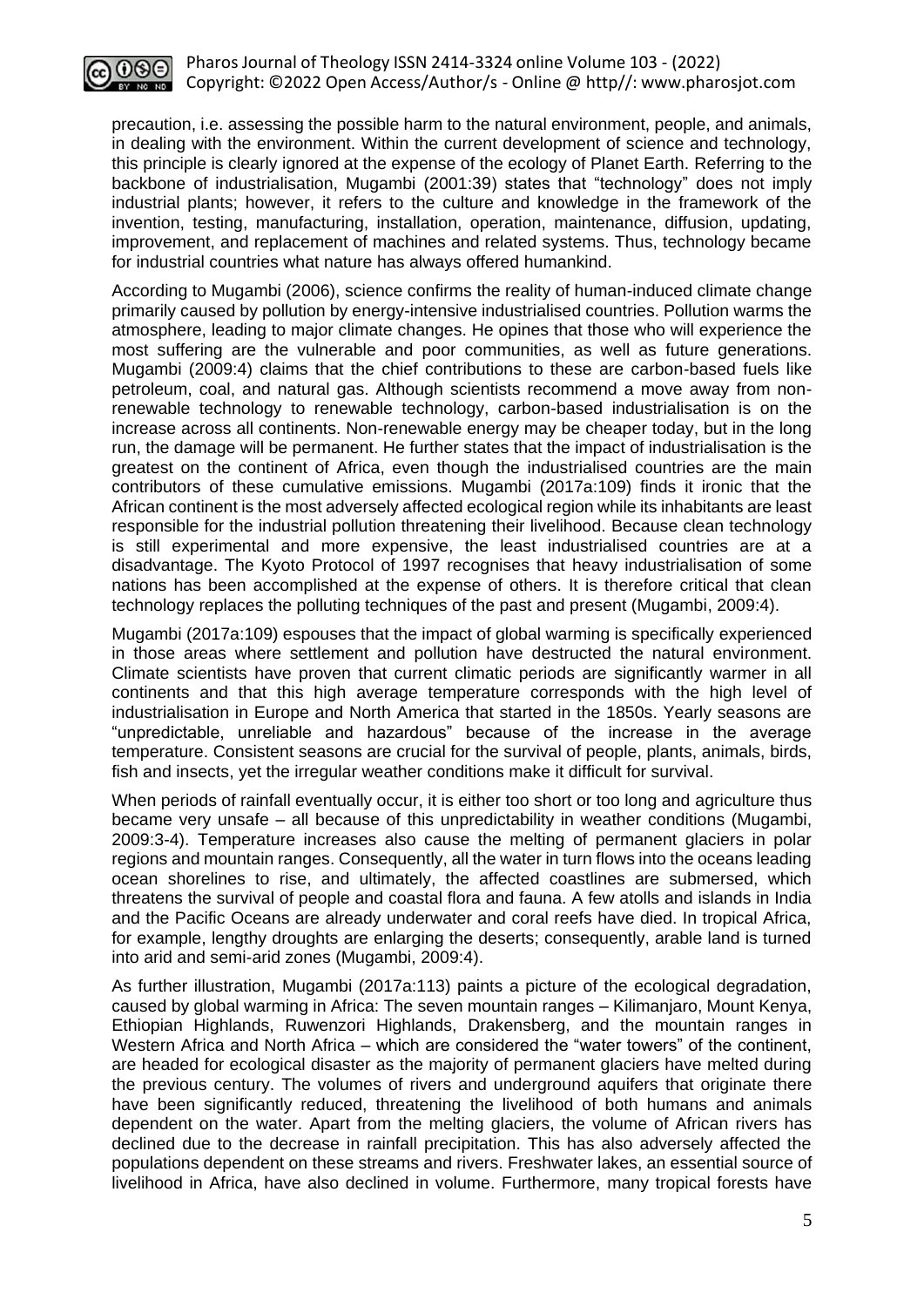

been cleared for urban settlement, timber, and agriculture. The latter primarily comprises cash crops for example sugar cane, sisal, cotton, coffee, tea, cocoa, pyrethrum, etcetera, to be exported for industries abroad. Timber is used in the large logging corporations outside Africa. The aforementioned factors leading to deforestation have resulted in a significant decline in vegetation, decreasing precipitation, and consequently also runoff reduction, the drying up of water on riparian valleys, as well as a decline in the recharge of aquifers.

On the availability of freshwater, Mugambi and Kebreab (2006:20) draw attention to three interrelated factors that are significantly contributing to the decline in this precious resource, namely the expansion of industrialisation, urbanisation, and population increase. They maintain that the contemporary global water crisis is considered the biggest twenty-first century challenge. The problem comprises not only water scarcity, but also floods, droughts, wastage, pollution, poverty, consumption, as well as natural resource management (Mugambi and Kebreab, 2006:25).

## **Alternatives**

The WCC supports the principle that the entire earth community are entitled to benefit from the abundance of creation. It is possible to ensure equitable development for everyone, while simultaneously maintaining the integrity of the biosphere (Mugambi, 2006). Mugambi and Kebreab (2006:12-13) believe that if rural life is more highly valued than at present, the rate of urban population growth will be significantly reduced. Additionally, countries should assess the maximum holding capacity of each area and region, and also plan accordingly. If the problem of fresh water supply is eliminated, semi-arid areas can contain relatively high populations. They argue that improving the productivity of rural environments could prevent urban migration.

Mugambi (2009:5-6) suggests that all nations should seriously consider the principles of precaution, mitigation, adaptation, as well as the principle of common but differentiated responsibilities. *Precaution*, a principle applied by civilisations before the onset of industrialisation, requires science and technology to be applied in such a way that it does not harm human beings, other species, and future generations. Had this principle been applied throughout the years, significant damage to the environment could have been prevented. *Mitigation* refers to efforts to rectify the damage done and to compensate for this damage, as well as to eliminate the causes of destruction to the point where this goal is achievable. Industrialised nations should prioritise mitigation, as their industries were developed at the expense of other nations, peoples, and species (Mugambi, 2009:7-8).

*Adaptation* is the initiatives taken in attempt to survive under changing environmental conditions (global warming). This is especially advisable in areas severely affected, such as people in tropical Africa, islands in the Pacific Ocean, polar areas, and the coastlines of Asia. In the African context, soil erosion must be managed, and deforestation needs to be reversed. Agriculture should also be adapted to the changing climates, and per capita emissions by the industrialised nations should be reduced (Mugambi, 2009:8-9). In terms of *common but differentiated responsibilities*, Mugambi (2009:9-10) argues that the developed nations should admit their share in the international quest for sustainable development, and also honour the commitments they made to reduce per capita emissions, provide financial resources to facilitate adaptation in adversely affected regions, and also take mitigation measures by investing in clean technologies.

Apart from the numerous challenges, environmental degradation can be reversed if the human race's basic norms and attitudes are transformed. This comprises adding to nature instead of subtracting from it, working with nature rather than against it, increasing bio-diversity rather than reversing it, as well as small-scale and micro-level rather than large-scale and macrolevel natural resource management (Mugambi and Kebreab, 2006:22).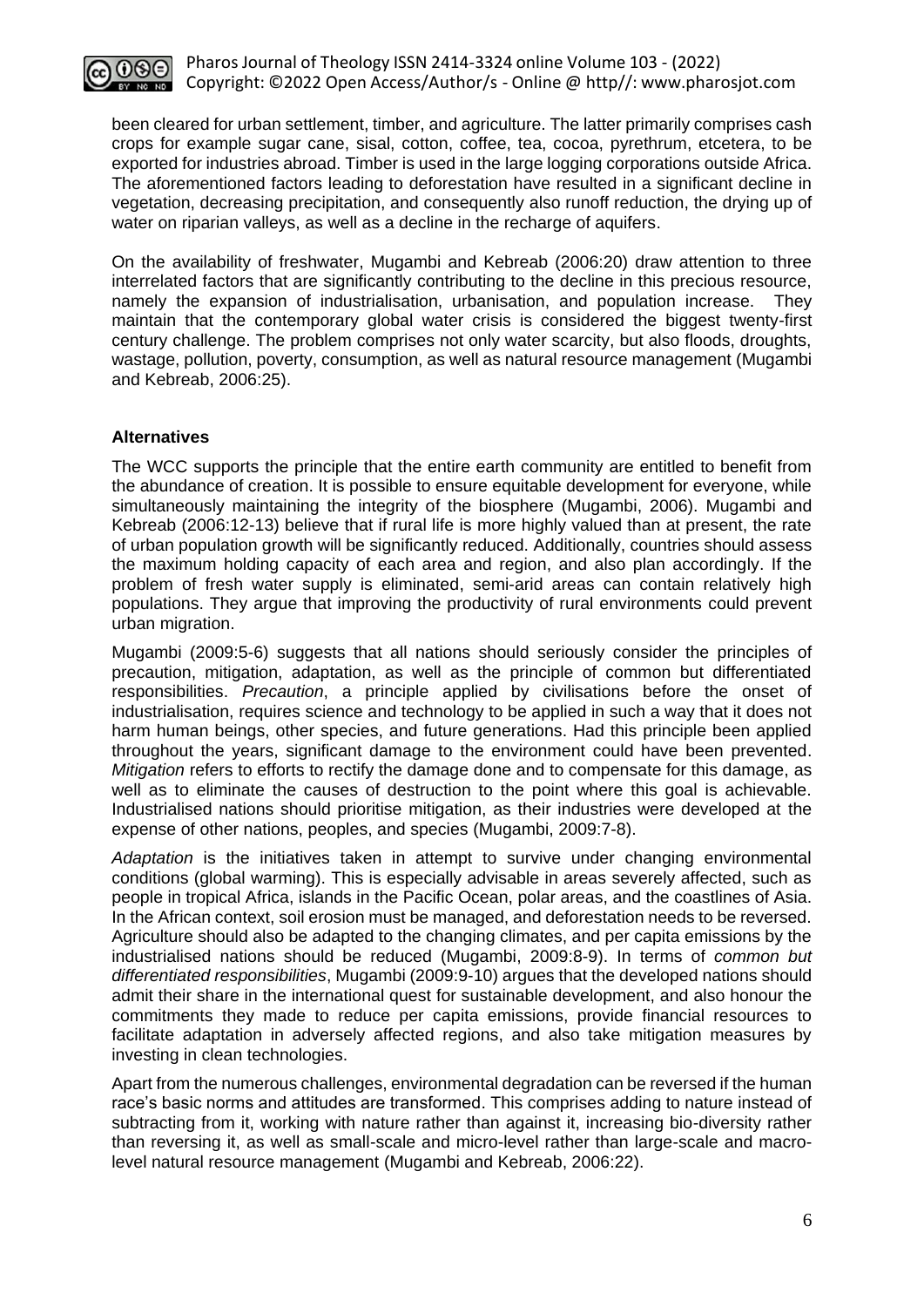

## **Consumerist Greed**

Mugambi (2002:17; 1989b:17) observes four reinforcing forces that invaded and eternally transformed Africa. Geographical curious *explorers* laid the path for *missionaries* who aimed to turn Africans into Christian converts. Interested in the social and political impact of the missionary enterprise and gaining protection and financial grants from the colonial office, *administrators* paved the way for *traders and settlers* who could then ultimately exploit both human and natural resources for the benefit of North American and European industries. According to Mugambi (2002:31; 1989b:31), colonial powers overemphasised technical progress while neglecting "progress in human personality". The main foci were industrialisation, economy establishment and ever-increasing production. He accentuates the inextricable link between the missionary movement and the colonial governments who were more interested "in raw materials than in the welfare of African subjects" (Mugambi 2002:10; 1995:155-156, 213). The modern missionary movement also established a consumerist culture amongst Africans by teaching them new methods in trade, agriculture, and industry while integrating these with Christian doctrine (Mugambi, 2002:41; 1989a:30; 1989b:41).

After the continent's decolonisation in the 1960s, African constitutions replicated their former colonial masters. While their main goal was the elimination of ignorance, poverty, and disease, colonial plunder ensured that Africa had no excess capital, so the first group of leaders couldn't provide free basic services. Exploitation continued, and around the year 2000 more than three fourths of the world's poor countries were located in tropical Africa. Indebted and bankrupt, these African nations were fragmented because of proxy wars. During the Cold War, they increasingly became disillusioned after their respective colonisers' loans and grants no longer satisfied their expectations. Dictatorship became the norm and was rationalised by the notion that guaranteed economic growth justified the suspension of democracy. Ultimately, Africans attained neither (Mugambi, 2001:49-50).

The gap between the poor and rich is much greater today compared to the start of the twentyfirst century, even though the world is richer than it was back then. This inconsistency is an ethical and theological matter and not so much a political or economic one (Mugambi 2001:38). Mugambi (2001:45) holds that political power and monetary accumulation form the basis for inequality in the world. "[C]onventional economic theory", emphasising labour and capital maximisation to yield a profit on investment, determines human value in terms of production and consumption capacity with little or no regard for natural resources. Non-OECD countries – the majority of the world's populace – are not deemed "producers nor consumers" and are therefore "economically non-existent". OECD countries employ various technologies to exploit non-OECD resources causing environmental pollution without considering future generations (Mugambi, 2001:36-37). According to the Limits to growth discussion, affluent nations consider population growth in the destitute countries a pressing issue due to the insufficiency of natural resources supply to meet the required demand, while the latter argues that sustainability is possible if the affluent nations curbed their wasteful lifestyles (Mugambi, 2001:49).

Mugambi (2007:82; 2001:51-52; 2000b:16) contends that poor nations such as Africa are essentially raw material producers for and importers of manufactured goods from the OECD, who determines import and export prices. Africa, for example, produces a large percentage of essential resources used in global trade and industry such as gold, diamonds, and petroleum, yet the continent's contribution to world trade and its industrial output is practically insignificant. Large amounts of luxury goods, including flowers, cotton, rubber, coffee, tea, cocoa, and palm oil are produced in Africa, but consumed by the OECD countries – an unjust economic system sustained by the Bretton Woods institutions<sup>6</sup> (Mugambi, 2003b:181-182). Globalisation makes the African continent vulnerable to exploitation and various industries fail because these

<sup>6</sup> Bretton Woods Institutions are the World Bank, International Monetary Fund (IMF), as well as the General Agreement on Tariffs and Trade (GATT). The latter was replaced by the World Trade Organization (WTO).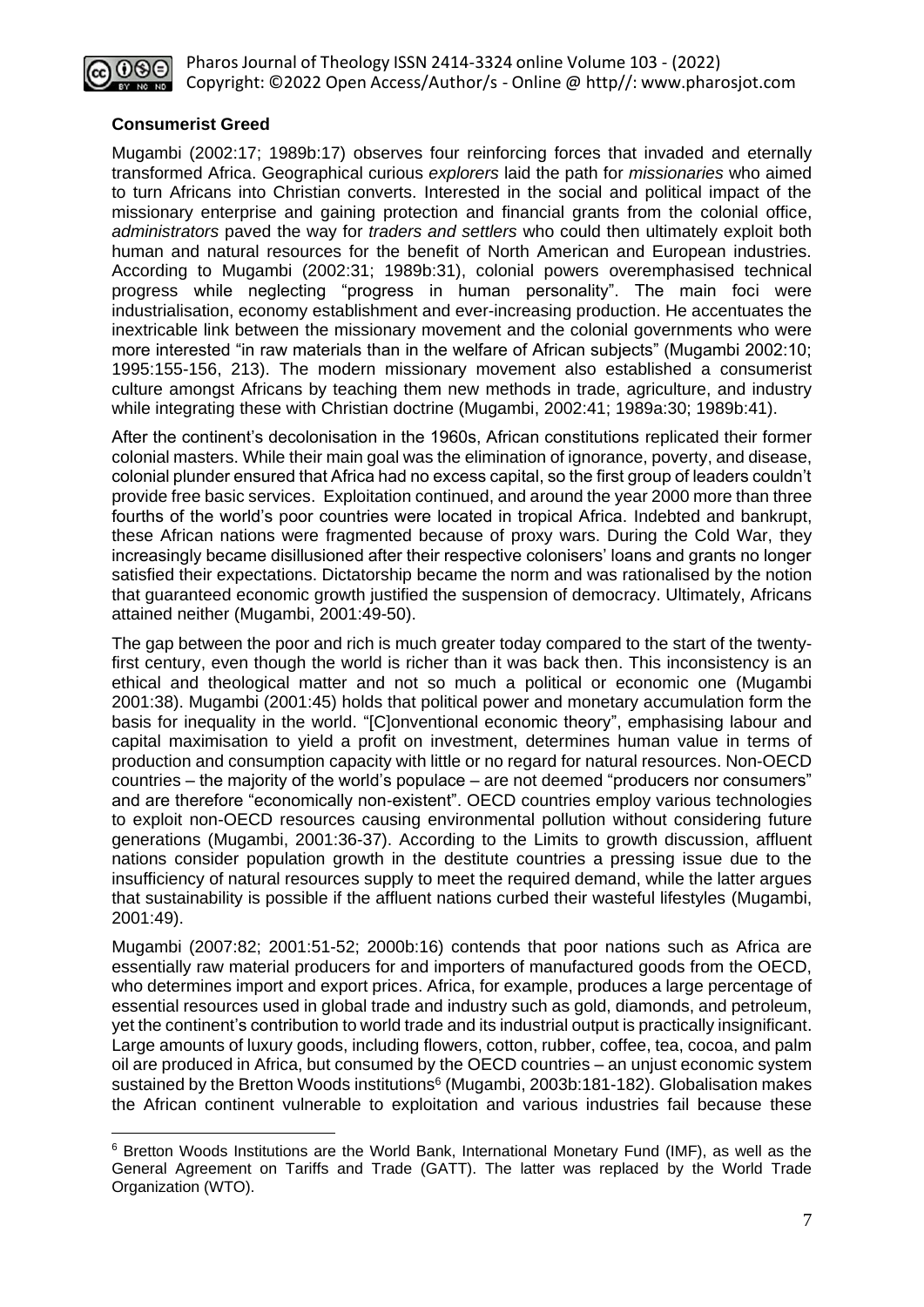

countries are forced to import due to tariff barriers constantly being raised (Mugambi, 2003a: 92, 1995:155). It is indeed distressing to note that Africa has sufficient agricultural land and produce to feed its population, yet its basic foodstuffs are imported (Mugambi, 2003b:196; Mugambi and Kebreab, 2006:12, 14). The USA and Europe are subsidised for their agricultural goods, resulting in developing countries receiving less money for the goods they produce, thus being excluded from the rich countries' food markets. They are exposed to the dumping of cheap food while their self-reliance and livelihoods are undermined (Mugambi, 2003a:92). Mugambi and Kebreab (2006:12) maintain that this policy is exploitative and unethical. Limits and punitive procedures like tariff hiking are implemented by the OECD countries to protect their markets against the poor nations, who are forced to be open for unlimited dumping of goods and services to ensure favour by the OECD and Bretton Woods institutions (Mugambi, 2001:51-52). Mugambi (2001:48) thus defines globalisation as an unequal system whereby the rich deeply infiltrates the culture of the poor nations while becoming more detached from the influences of the latter, who are progressively synchronised with the former's politics and economics. Nevertheless, there is no attempt by the industrial world to transform the relationship between the developed and developing nations as *economic apartheid* persists (Mugambi, 2007:82-83).

With regard to pollution and the dumping of waste and weapon testing in the destitute countries Mugambi (2001:48) observes a system of double standards, imbedded in the notion that some people are more deserving of a healthy environment than others. While pollution limits are strictly applied in OECD countries, different standards apply to areas such as Africa, Asia, and Southern America as profit is the main objective – at the expense of workers, neighbours, and consumers' health. Relaxed pollution regulations and labour laws, as well as grant approval for profits to be returned to investors represent some of the OECD countries' conditions for investing in Africa (Mugambi, 2001:42). Mugambi (2001:42-43) draws attention to environmental damage in Kenya, such as the melting of the ice-cap on Mount Kenya, caused by industrial pollution of foreign-owned companies. Most Kenyans' livelihood is dependent on this ice-cap, yet there is no willingness on the part of these companies to take the necessary pollution control precautions. In Mugambi's opinion the global environmental crisis is primarily the result of industrial pollution caused by affluent countries, and "global warming which is one of the symptoms of this crisis is attributable to the disproportionate exploitation of natural resources for industrial production to satisfy the consumerist tendencies in the affluent nations". He believes in order for the equity principle to apply, the world's primary polluters should pay proportionately for environmental restoration (2001:46).

The idea that some people deserve to suffer less pollution than others also underlies the injustice of emission trading, as Mugambi (2001:35) observes. Affluent countries – only a minority of the world's population – constitute the major source of pollution globally, yet they refuse to acknowledge this guilt. Emission trading promoters would prefer this unwillingness to be officially accepted as World Trade Organization procedures (WTO) by translating "ethical irresponsibility into monetary profitability". To continue receiving investments from the affluent, developing countries like Africa, Asia, and Southern America must be available for their dumping and outdated technologies.<sup>7</sup> Economic progress is thus more important than ethical responsibility (Mugambi, 2001:46-47). Mugambi (2001:47) believes that carbon dioxide

 $<sup>7</sup>$  Mugambi (2001:45-46) also refers to the economic control of poorer countries by the World Bank.</sup> Arbitrary devaluing of their currencies by the IMF – responsible for monetary stability – causes economic chaos instead. Mugambi (2001:52) believes there is much irregularity in the organisation of world trade, for example OECD members require political and economic changes from Africa before any bilateral or multilateral assistance are provided. Yet these members offer preferential trade terms to other non-OECD members, regardless of economic and political situations. Such inconsistencies cause Africa to lose confidence in the OECD as mentors. Nevertheless, it appears to be affluent countries' goal to portray Africa as "the loser" and afterwards make generous donations to its people, gaining much praise from the mass media.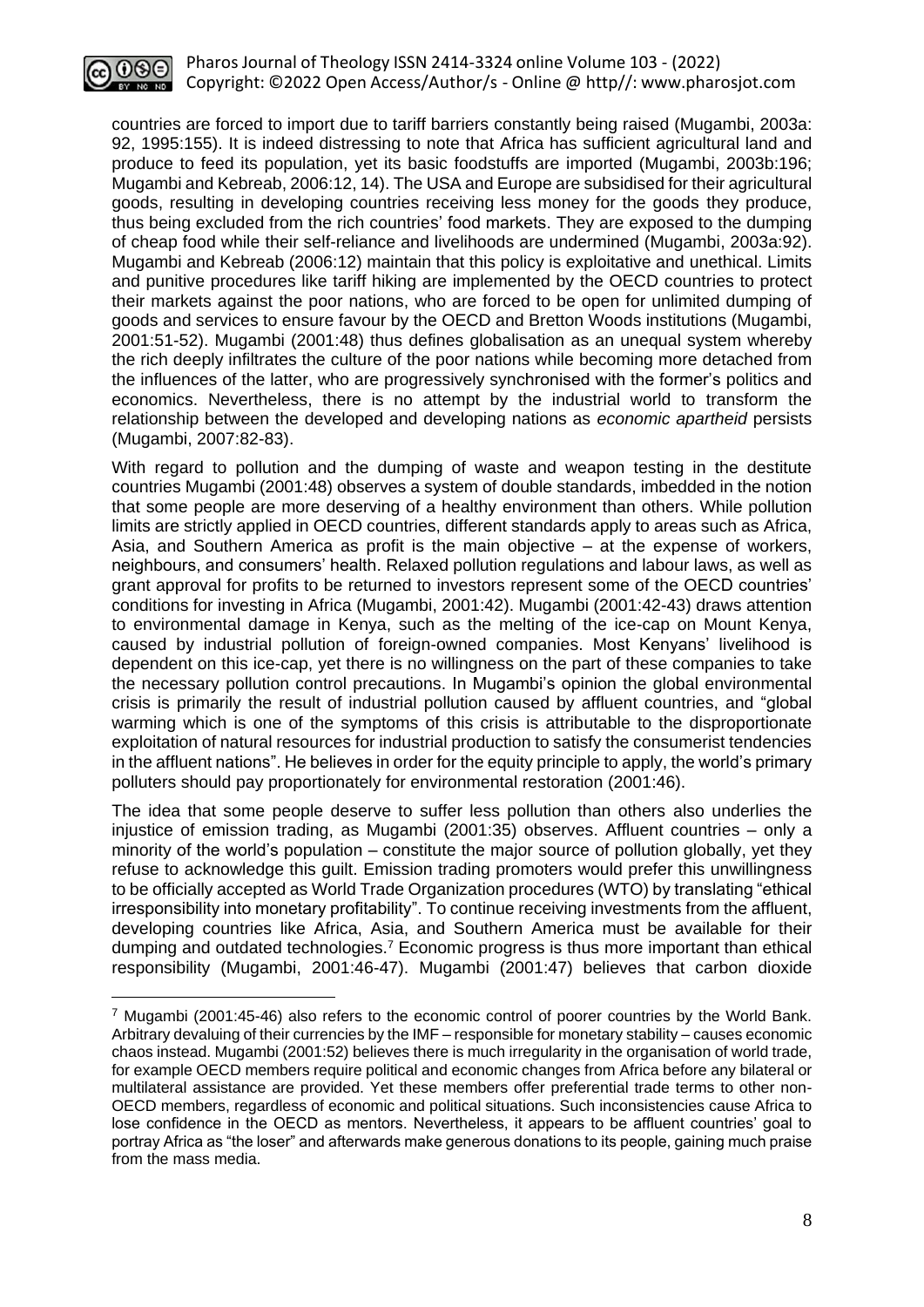

emissions trading discussions are connected to broader dialogue on, for example, cultural autonomy, dumping, globalisation, national sovereignty and international trade. Pertaining to these, the poor nations suffer deprivation due to past General Agreement on Trade and Tariffs (GATT) and current WTO core provisions. Mugambi (2001:35) contends that the acceptance of emission trading by the Framework Convention on Climate Change (FCCC) and WTO will validate OECD countries' relocation of polluting industries to and dumping in other regions (Third World countries), deceivingly labelling it "technological transfer" which he defines as a "tragedy of research and technology originating from other cultures and dumped ... as 'aid', or sold for use in cultural contexts for which it was not originally intended" (Mugambi, 2017a:117). Mugambi (2001:36-39) classifies this as a doubtful concept, as moving a polluting factory from an industrialised North Atlantic town to Africa or Asia does not constitute "technology transfer". Such approval will also allow emission traders to escape fines that would otherwise be issued. Mugambi (2001:39-40) comments that any US company, for example, will only transfer their technology if compensated. They would still exercise control over the technology and deny their competitors access to it. The three conditions for so-called technological transfer are thus "monetary gain, exercise of control, and competitive advantage over others".

An important issue highlighted by Mugambi and Kebreab (2006:19) is the issue of water scarcity with specific emphasis on poor countries like Africa. They hold that access to fresh water is probably the most reliable indicator of deprivation levels, and also state that individual daily water consumption indicates a person's standard of living. Water scarcity might not be a reality for the affluent, but the majority of poor people spend a significant amount of time per day in search of water. Mugambi (2017b) affirms that fresh water should be used for basic needs and not for excessive luxuries. While millions of people in Africa experience drought and hardly have fresh drinking water, it is recorded that individual daily water use in developed countries amounts to a staggering 380 litres per person.

Mugambi and Kebreab (2006:9-11) observe that the majority of poor people's access to freshwater supplies is restricted by privatisation of water sources. Wealthy countries tend to monopolise fresh water, leaving the poor powerless in defending their water rights. Global capitalism perceives human hunger and thirst as opportunities for economic exploitation. In the past fresh water sources, including springs, streams and rivers were available to the majority of people. With rapid industrialisation these water sources became polluted, drinking tap water became risky and fresh water supply became a massive industry. Mugambi and Kebreab (2006:11) state: "The cost of bottled water competes with the price of automotive fuels. This is lamentable, because fresh water, as a necessity for life, should not be a commodity for profiteering". It is not surprising that many twentieth century wars raged over water sources, and it is probable that conflict over water access is likely to multiply in the current millennium, leaving population sectors with the lowest purchasing power the most vulnerable (Mugambi & Kebreb, 2006:20).

#### **Alternatives**

According to Mugambi (2001:36), the damaging effects caused by profit-seeking industries are astronomical and will take centuries to correct. Calculating the damage will require considerable time and energy, however, he claims that it makes ethical sense to assess the damage and consider ways to reimburse those who suffered without enjoying the benefits.

Mugambi (2001:46) criticises the fact that poor nations are often blamed for global warming due to so-called "overpopulation" and "desertification". He suggests that the affluent consume less, establishing equilibrium, and that poor nations are empowered to use environmentally friendly technology. Industrialists should encourage the advancement of non-polluting technologies that will ensure environmentally friendly industrialisation on a global scale. This implies that all polluting industries worldwide are phased out based on agreed-upon international procedures (Mugambi, 2001:41). Mugambi (2001:41) suggests that polluters should be taxed in relation to the damage caused, and this money should be used to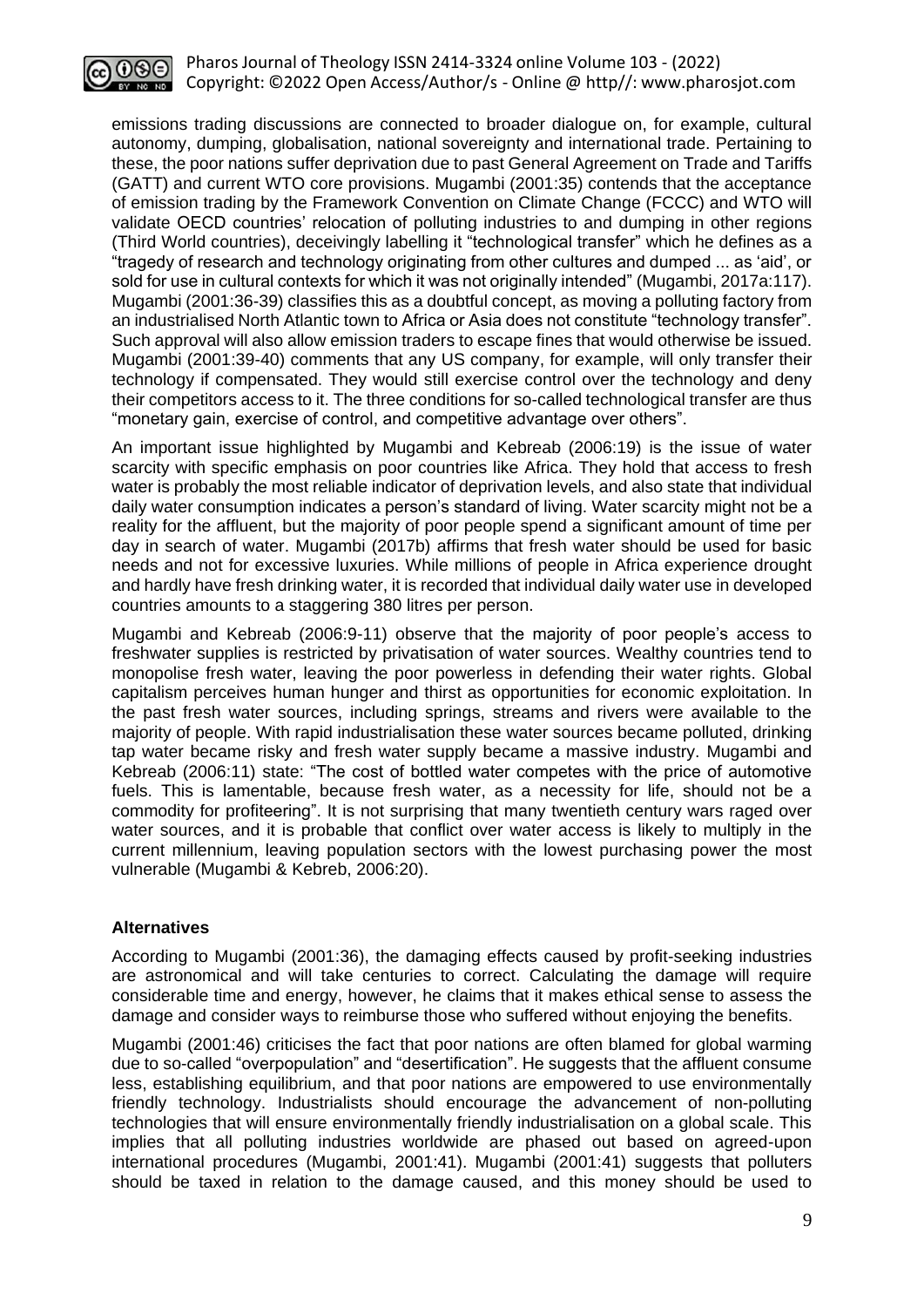

compensate population segments adversely affected. In addition, he opines that it is imperative that the principles used by wealthy nations to enforce their will on poorer countries are questioned. The former ought to be leaders in a theological and moral sense, instead of economic and political "masters and tyrants". Because spiritual and moral values constitute the basis of economic and political actions, theology and ethics should also offer guiding principles in micro- and macro-economics (Mugambi, 2001:38).

Mugambi (2001:52) believes that poverty will never be eliminated if exploitation is endorsed as a norm in world trade. Poverty among the destitute nations can only be efficiently addressed through fair trade instead of charity (Mugambi, 2007:82-83). To guarantee a decent livelihood for the producers of raw materials, international conventions should be structured in such a way that there is a set price for all primary products (Mugambi 2001:53). In addition, policies that drive peasant farmers out of business by the dumping of subsidised agricultural products from OECD countries' large agro-business corporations should be firmly challenged (Mugambi and Kebreab, 2006:14). Mugambi (2003b:184) proposes relationships based on friendship between countries that will ensure mutual support and no exploitation with regard to trading of goods and services.

Considering the availability of fresh water, Mugambi (2017b) states that reducing its use to the bare minimum (as suggested by the World Health Organisation) is a prudent policy. Moreover, access to fresh water to sustain livelihood should also not be denied. Mugambi and Kebreab (2006:27-28) maintain that the right to water is the basis for a dignified life and it should therefore not be treated as a profitable commodity for exploitation. It is suggested that international financial institutions not impose cost recovery of water privatisation as a precondition for new or renewed loans by developing countries. In addition, water should be protected from commoditisation and should also be kept out of trade agreements, such as the general Agreement on Trade Services, the WTO, and other regional and multi-lateral trade agreements (Mugambi and Kebreab, 2006:18). They conclude that fresh water provision by affluent nations should be seen as responsibility and commitment toward fulfilling the Millennium Development Goals and not as charity, as all of creation have the right to life that is not threatened by human greed and destructiveness (Mugambi & Kebreab, 2006:15).

## **Alienation of human beings from the earth community**

According to Mugambi (2012:323), human disruption of the divinely created harmony between humans and God, fellow humans, and humans and the rest of creation implies disobedience against the divine Creator – its effects experienced both within and beyond history. In the context of Africa, he draws special attention to the renunciation of traditional African values which gave rise to an alienated worldview, including missionary influence, Western education, and beliefs about land and property. In the global context he focuses on environmental and technological apartheid.

Mugambi (2002:39-42; 1989b:39-42) illustrates such a disturbance of order as described above through the modern missionary movement's role in the religious and cultural alienation of Africans. Promoting the idea that salvation is only possibly through the Christian faith, they believed that Africans needed conversion as they seemingly possessed either no or distorted ideas about God. However, as Mugambi (2002:51; 1989b:51) explains, African religion comprises a mono-sectional worldview in terms of space, consisting of one world and no heaven nor hell. Death transforms a person from the physical to the spiritual mode of existence, who continues to live peacefully in the world, provided that their moral and social duties were fulfilled. It is believed that God – the present generation of human beings, ancestors, spirits, plants, animals, and inanimate objects, whether visible or invisible – exists in this one world. Ancestral spirits interact with and influence the present generation and manifest in places or objects like mountains, caves, trees, rivers, and lakes. God's will manifests through particular people and events (Mugambi, 1989a:136). Whereas the classical Christian view emphasises salvation, African religion's foci are moral righteousness and social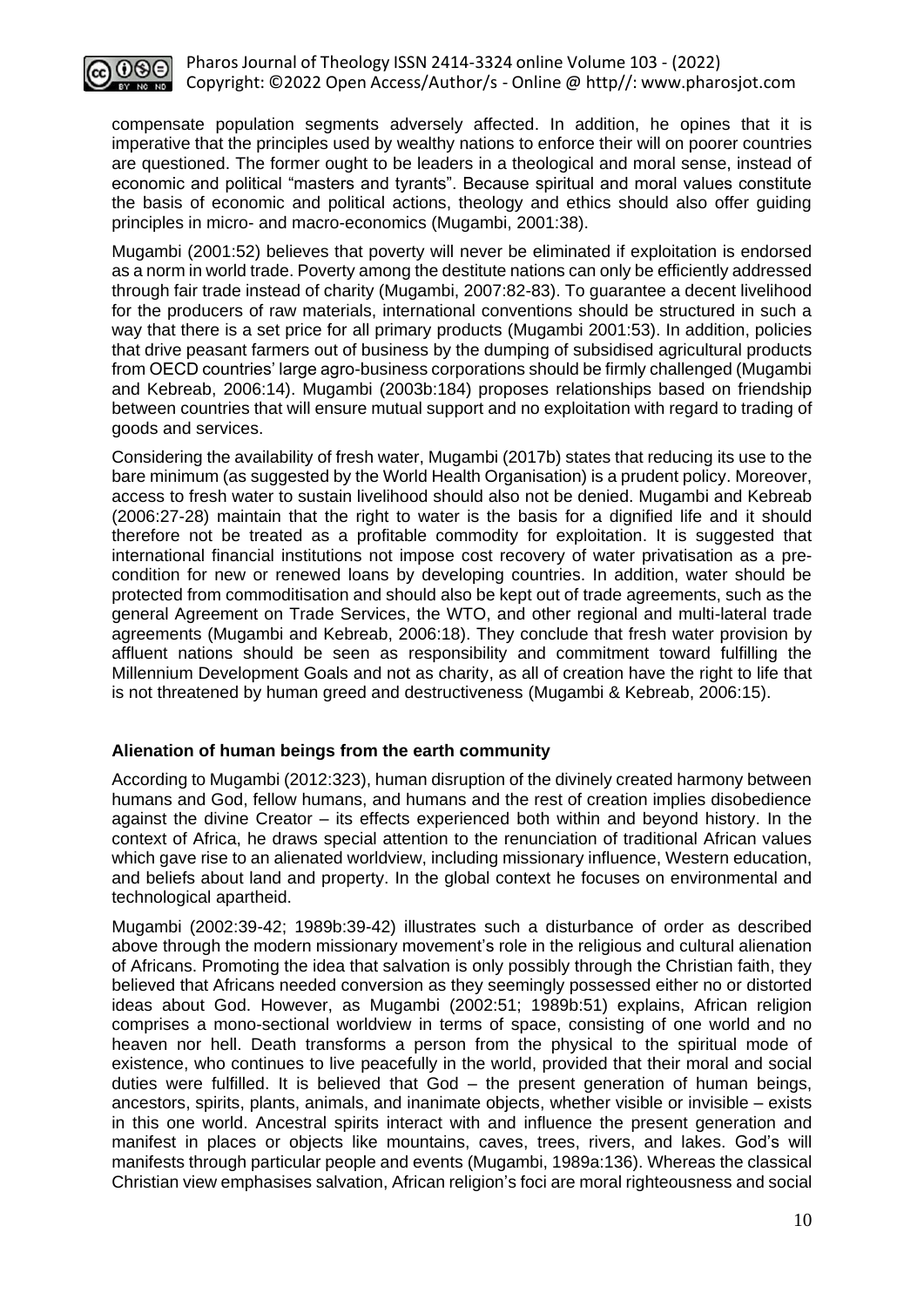

relationships (Mugambi, 2002:51-52; 2007:84-85). Considering these fundamental differences, it is not surprising that Christian missionaries perceived any other religion as flawed and regarded it their duty to spread the "Good News", yet in the process alienated Africans from their traditional worldview and inevitably also the created environment to which they are inextricably bounded. Mugambi (2007:88-89) further observes that Western education also replaced traditional African values, beliefs, norms, and attitudes with secular philosophies focused on upward mobility, competition, opportunism, individualism and exploitation. It is also believed that Western ideologies transformed traditional beliefs about land and property to the notion of absolute ownership. In the traditional African worldview absolute ownership of land or the natural environment by an individual, society, or nation is not possible, and can only be claimed by God. Moreover, humans are considered connected with nature and not separate from it (Mugambi, 1987:34-35). Mugambi (1989a:137-138) thus concludes that Africans – pressured to accept an eschatological view of history, modern science and technology promising liberation from domination by natural forces, and alien Eastern and Western ideologies securing diplomatic and economic support – substituted their traditional worldview with Christian cosmological and modern empirical scientific ideas, with detrimental effects on the environment.

On the global level, Mugambi (2001:42-43) once again draws attention to the stricter environmental laws in white communities compared to communities of colour, quoting Rasmussen (1996:75):

> Penalties under hazardous-waste laws at sites having the greatest white population were about 500% higher than penalties at sites with the greatest minority population…environmental laws aimed at protecting citizens from air, water, and waste pollution, penalties in white communities were 46% higher than in minority communities…abandoned hazardous-waste sites in minority areas take 20% percent longer to be placed on the national priority action list than those in white areas.

Emission trading in the above sense therefore depicts a double standard: OECD nations deserve to endure less pollution compared non-OECD nations. The former move factories to Africa, Asia, and South America due to their less stringent pollution control procedures while they do not intend on assisting these host countries to become industrialised. Besides escaping their own rigid standards, the other primary reason is profit maximisation. Moreover, these factories produce products for consumption by OECD countries, while the host countries are the victims of pollution (Mugambi, 2001:44). Mugambi (2001:44) also notes the existence of double standards concerning pollution regulation methods within OECD countries. He believes it is callous, ridiculous, and inhuman for industrialists to propose building health facilities providing health care to people who are sick because of these polluting plants.

Similar to "technological transfer" – the transferring of polluting industries – Mugambi (2001:40) also laments what the OECD nations refer to as "appropriate technology" – industries suitable for areas outside the OECD. This can be contrasted with "high technology" ("industrial technology') – considered appropriate for industrialised and developed countries. Fossil fuel remains the energy source of choice, since it would require massive investment from industrialised countries in non-OECD countries' renewable energies, such as sun, wind, biomass and water energy, to ensure a more environmentally sustainable future. From the target group's viewpoint, the term "appropriate" is "derogatory and also demeaning", as it is regarded "technology for the poor and marginalised" (Mugambi, 2017a:117). Mugambi (2001:40) rejects the notion that the rich and powerful can determine what is good and suitable for themselves and others. High technology is apparently not a possibility for the suppliers of raw materials – Africa and many other countries alike – who will seemingly remain unindustrialised and underdeveloped. He describes this as "technological apartheid".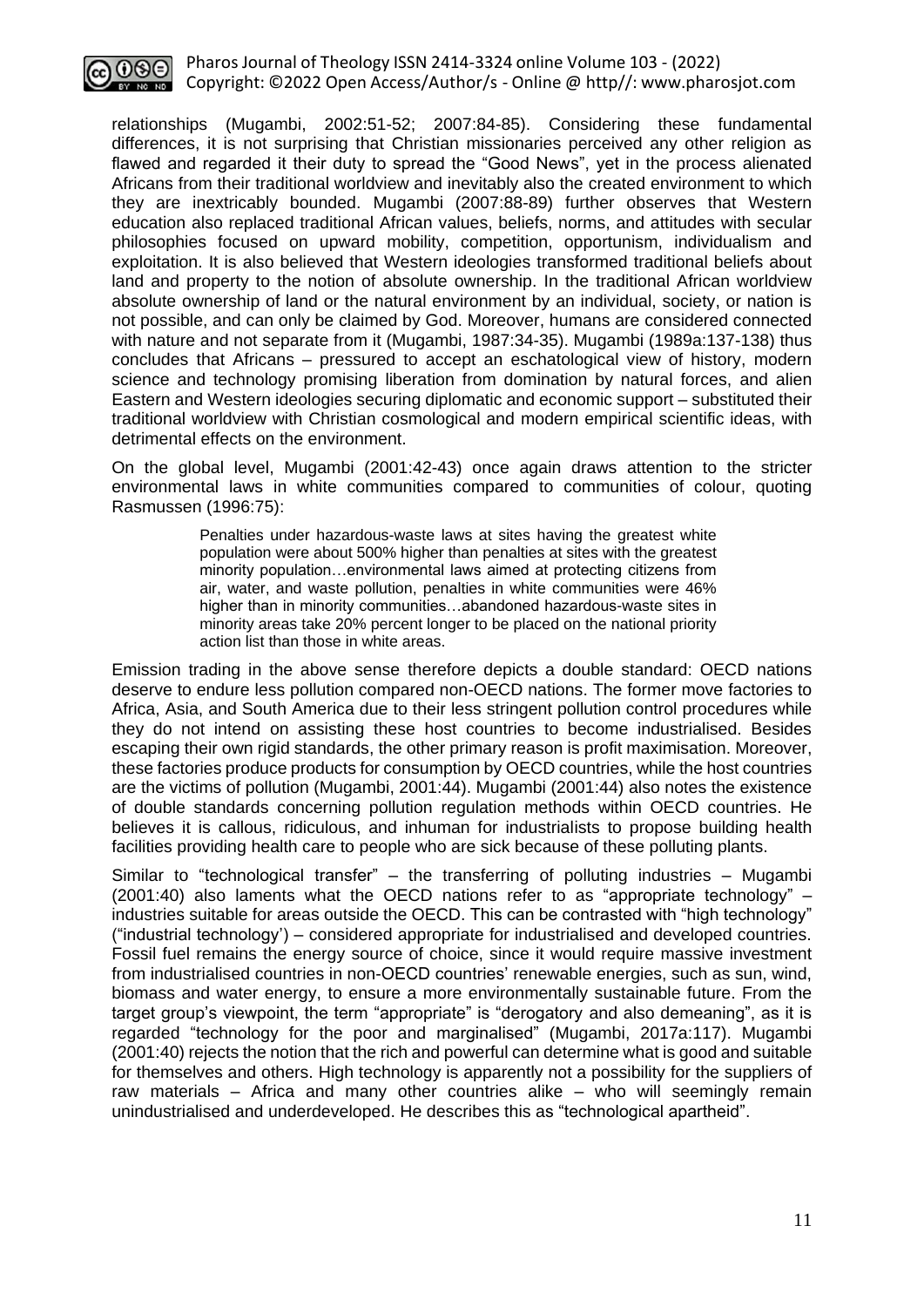

## **Alternatives**

Mugambi (2012:323; 1987:25) affirms that humankind's ultimate purpose is living harmoniously with fellow humans, other species, and the rest of creation to sustain the divine order. His desire for all people is that "God help us to remove the huge logs blocking our vision, so that we might be able to see the tiny specks in the eyes of those whom we look down upon. In this way, we shall be able to see ourselves in our neighbour, and our neighbour in ourselves" (Mugambi, 2001:56).

Mugambi (2012:327) further argues that alienation between religions, cultures, peoples, and nations can be conquered through human discernment of divine guidance in creation that ensures the resonation of culture with nature. Challenging religious exclusion, he uses the "Mountain of Religions" analogy:

> At the top of the mountain, each religion faces outward to one direction, and praises God for the wonders of creation. Some adherents insist that the follower of other religions must come to their vintage point to see the wonders of creation in that direction. If all the adherents of all religions ... would form a circle and tell one another of the wonders of creation, they would all, no doubt, agree that the world that God has created is wonderful indeed. They might then praise God together, and co-operate in witnessing to God's glory (Mugambi, 1996:16-17).

Hence, people should not be hindered from freely choosing their own beliefs, taking into account their own history, culture and religion (Mugambi, 2007:85; 2000a:91). Mugambi (1996:45) affirms that mutual respect, appreciation and reciprocation enhances co-existence and social cohesion. He concludes that justice, fairness, and proportionate sharing are crucial for harmonious living, and harmony among all members of the earth community implies peaceful existence. The environment includes the entire *Oikoumene*, reaching from outer space to the great depths of the land and oceans, the smallest particles to the largest galaxies. Peace cannot be experienced in isolation, but permeates the whole environment (Mugambi, 1987:17): "The peace of one part of humanity is inextricably bound with the peace of all. Likewise, Integrity of Creation means, among other things, the affirmation of the organic unity of all members of creation" (Mugambi, 1987:17).

## **Sloth**

From an industrialised society's viewpoint, "sloth" or "backwardness" implies a lack of development, economic growth or progress, or even a lack of education. According to Mugambi (2004:16), the "aim of 'development' is often defined as 'catching up' with the West. In such a worldview, the failure to meet the standards set by the affluent industrialised countries thus essentially amount to sin". Africa, for example, is extremely vulnerable to the effects of climate change, has a low adaptive capacity, worsened by developmental struggles which include restricted access to capital, markets, technology, and infrastructure. In an industrialised worldview this represents sin on Africa's part – the sin of backwardness (Mugambi, 2017a:110). In light of Barret's (1968) observation that Africa is probably the most Christian continent, Mugambi (1997:43-44) questions whether this means that it is also the most *backward* continent, stating that the "benefactors and beneficiaries of imperial dominations" believe that God's favour is upon them, while they perceive the afflicted and exploited countries in, for example, Asia, Latin America, and Africa "as lazy, helpless beggars who are unable to repay their debt at exorbitant rates".

The aforementioned countries are indeed among the poorest, most destitute and underdeveloped areas in the world. Mugambi (2004:13) maintains that a lack of education, discipline and organisation are the root causes of destitution while their opponents employ their own citizen's education, discipline, and organisation to obtain resources from the destitute countries which are rich in essential natural resources, impoverishing them in the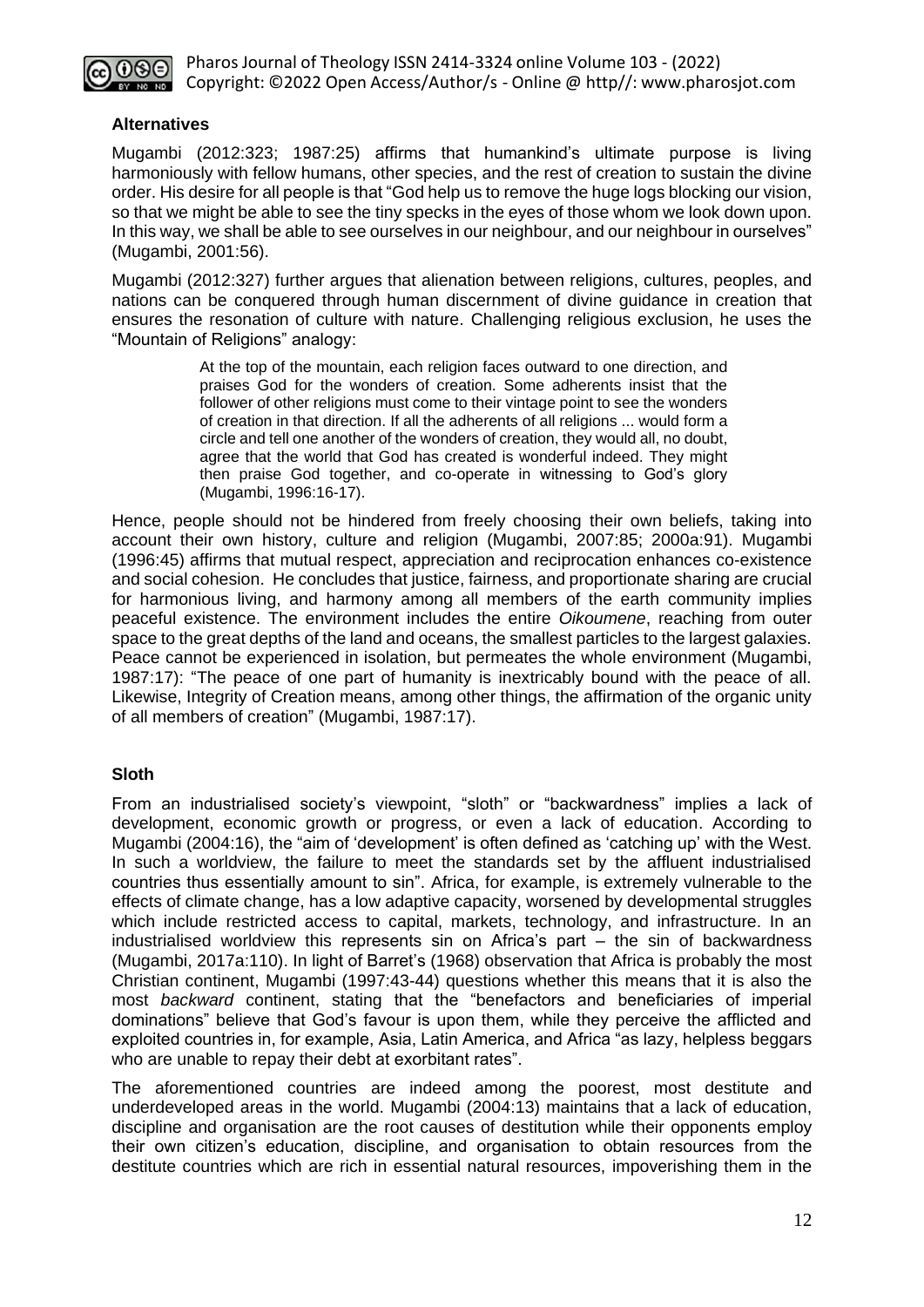

process. Africa, for example, encompasses all sorts of vegetations and an abundance of natural resources, yet experiences the greatest food shortage worldwide (Mugambi, 1995:86).

Underdeveloped countries might be criticised for their so-called "backwardness", but it is important to evaluate elements of domination and exploitation on developed nations' part. Mugambi (2007:79-80) notes that previous colonies' state of "development" is determined by the degree to which they implemented the governance, economy, and industrial production of the North Atlantic. The latter is considered "developed" and Africa as "developing", yet it is unclear when development has been reached due to constantly shifting standards by pace setters. Mugambi (2001:44) comments on the underdeveloped countries' difficulty to gain access to the markets of the industrialised world, yet it is required of them to open their markets for OECD goods and services. The former also seemingly possesses insignificant influence in international negotiations. Mugambi (2004:16) observes:

> [T]he experts who come as expatriates do not really wish for Africa to 'catch up', because there are some achievements which Africans are forbidden from desiring – such as advanced technologies which are reserved for the dominant nations of the world. Thus the 'development agenda' is designed and implemented to ensure that Africans will never 'catch up,' and will never replicate their former colonial masters.

In global politics and economics they also only act as "mouth-pieces" for affluent countries (Mugambi, 2007:80). Mugambi (2001:54) draws attention to a 2000 Nairobi conference on future ivory trade. Some nations requested a total ban while others wanted the ban to be lifted. The European Union influenced the final decision by recommending a compromise: future ivory trade would be suspended while better methods of environmental preservation are developed, and in the meantime countries with ivory stocks would be allowed to sell it in the world markets. Ironically, there are no elephants within European borders.

Besides Western oppression intensifying the so-called backwardness of destitute countries, the affluent countries are also guilty of withholding assistance and refraining from providing the necessary means (which they possess) to aid development and to invest in reversal of damage done to these countries. Though in their power to act they fail to do so, which essentially amounts to sloth. Illustrating an example, Mugambi (2003b:191-192; 2007:82) refers to the Marshall Plan initiated by the USA after World War II to assist Europe (primarily West Germany) and Japan to restore societies, infrastructure, and economies ruined by the war. However, there was no reconstruction program for Africa after decolonisation in the 1960s and previous African colonies were left to their own devices. They instead encouraged the granting of loans at extreme interest rates, making repayment impossible. Mugambi (2003b:192) thus believes the OECD and Bretton Woods institutions lack moral and political will to aid Africa without setting certain conditions.

Another example depicting sloth on the part of industrialised countries' is their lack of commitment to the following Kyoto Protocol requirements: reduction of their per capita emissions to a minimum of 40% below 1990 levels; considering their historical contribution to climate change, the allocation of financial resources to the most adversely affected countries for the purpose of adaptation strategies; and the implementation of mitigation strategies by investing in clean energy and a healthier environment. On the contrary, the industrialised countries' emissions increased, there has been no tangible commitment for the provision of financial resources, and the extraction of coal and oil increased. While many of these extractions are in Africa, none of the wealth generated from it is directed towards investment in clean technologies (Mugambi, 2009:10). Mugambi (2009:10) concludes: "The Kyoto protocol is honoured more in breach than in compliance, and this is done with impunity".

#### **Alternatives**

Mugambi (2004:19-20) believes that the onus is on Africa to re-invent itself, implying that its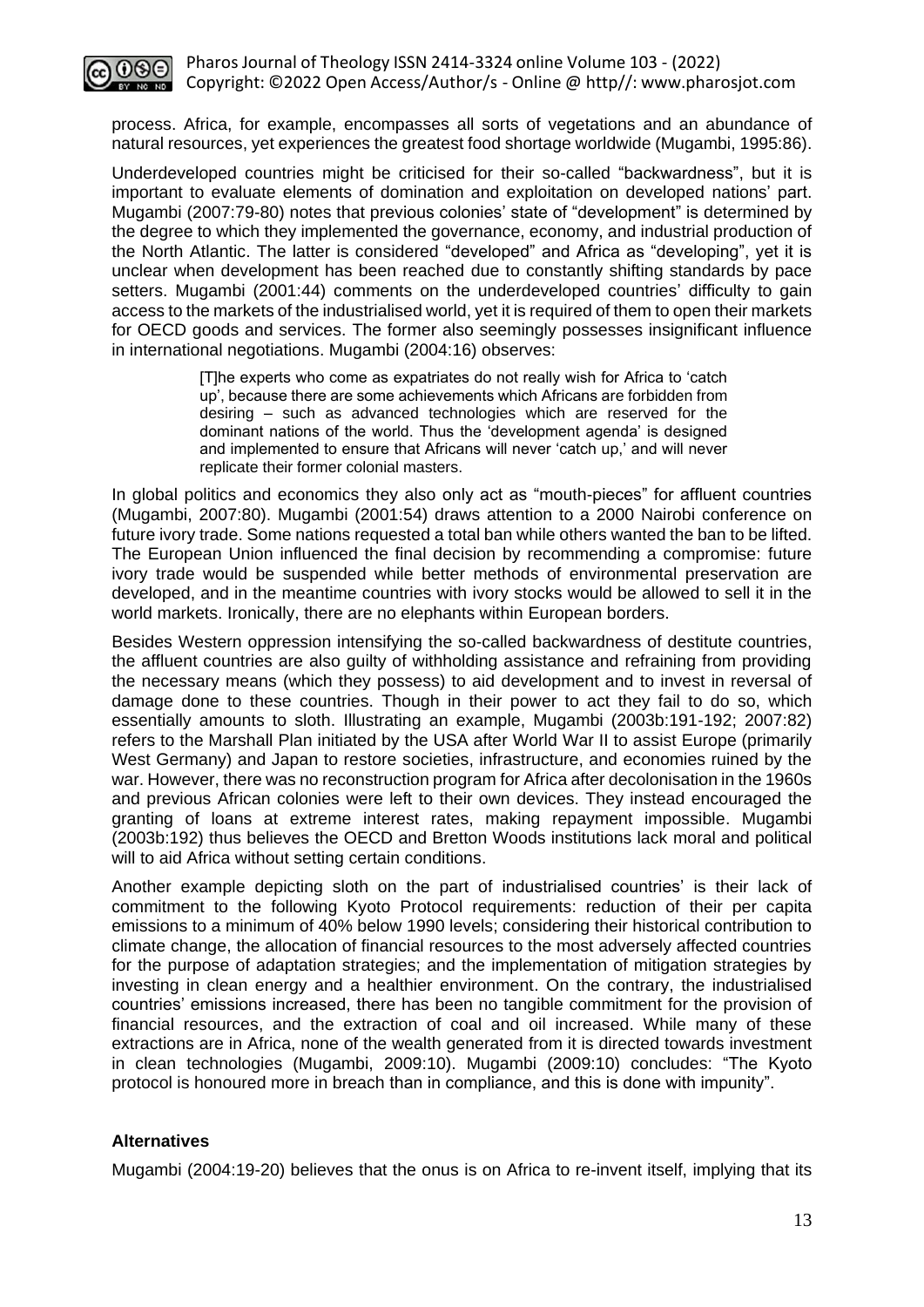

ancient self-perception whereby its people's interaction was motivated by survival as opposed to abundance has to be revisited. A *common market* across the continent has to be established, consisting of free movement of goods, services and people in various directions. A *protocol* describing the terms of such movement should then be established and negotiated within the African Union framework.

Mugambi (2007:81; 2000a:77-78) is of the opinion that Europe, North America, Japan, India, and China didn't achieve economic and technological success due to external forces, nor international conference decisions, nor donations or grants received. He maintains that the solution lies in a particular nation responding to its own needs, challenges, and problems.<sup>8</sup> With regard to the provision of loans by affluent countries, Mugambi (2000b:34-35) states that unjust terms and conditions are not entirely to blame. As with any lending institution there are certain terms and conditions involved. The borrower can either accept them and take up the loan or decline the offer and find alternative means of finance. Mugambi (2000b:35) thus urges Africa to start making use of their own resources and avoid loans and grants, as this is an important step towards reconstruction. He believes a society will eventually become extinct if it does not have the ability to make its own myths or reinterpret old ones. These should then indeed be Africa's focus: "The myth of a desperate people must be replaced by the myth of a people full of hope. The myth of a hungry people must be replaced by the myth of a people capable of feeding itself" (Mugambi, 1997:47).

## **Conclusion**

Jesse Mugambi's ecotheology is shaped by history and experiences of the destitute and deprived African context, followed by an inevitable emphasis on liberation and reconstruction. In developing his theology, Mugambi notably offers limited insight into anthropocentrism as ecological sin. This could, however, be attributed to his concern for human well-being, especially that of African people, and the plights and injustices they face and liberation thereof. Furthermore, his encouragement and support of developing Africa and its people could be interpreted as anthropocentric in itself.

Mugambi's understanding of sin is predominantly influenced by social, economic and political injustices of less developed countries such as Africa in the context of exploitation, poverty, lack of development, as well as lack of investment in their development by affluent nations. His analysis of consumerist greed is constructed with considerable detail and he primarily holds industrialised countries responsible for the earth's devastation, making limited reference to the responsibility and guilt of non-OECD countries. Accentuation of the latter's greed and resulting exploitation of developing countries implies that issues of class are important to him. Mugambi also incorporates sloth as ecological sin into the environmental debate. In this context, he offers a twofold definition: on the one hand developing nations reveal lack of development, economic growth, progress and education, while on the other hand industrialised and affluent nations are guilty of domination and withholding aid and investment in the former's development. Mugambi is extremely critical of Christian mission as he believes it is the source of colonisation as well as other forms of societal domination. His theology widely focuses on social injustices which may be linked to and understood in an ecological framework, adding an element of uniqueness to his ecotheology.

While Mugambi maintains that Africa should take responsibility for its own internal development, he does not elaborate significantly on how this can be achieved. An important aspect stressed in this regard, however, is that Africa should refrain from increasingly becoming "indebted" to OECD countries. This includes, for example, rejecting aid, especially financial aid which comes with prejudicial terms and conditions, or unfair trade agreements.

Fischer (2013:296) perceives Mugambi as both a "good churchman" and a "good African",

<sup>&</sup>lt;sup>8</sup> Mugambi mentions the Industrial Revolution in Europe as an example.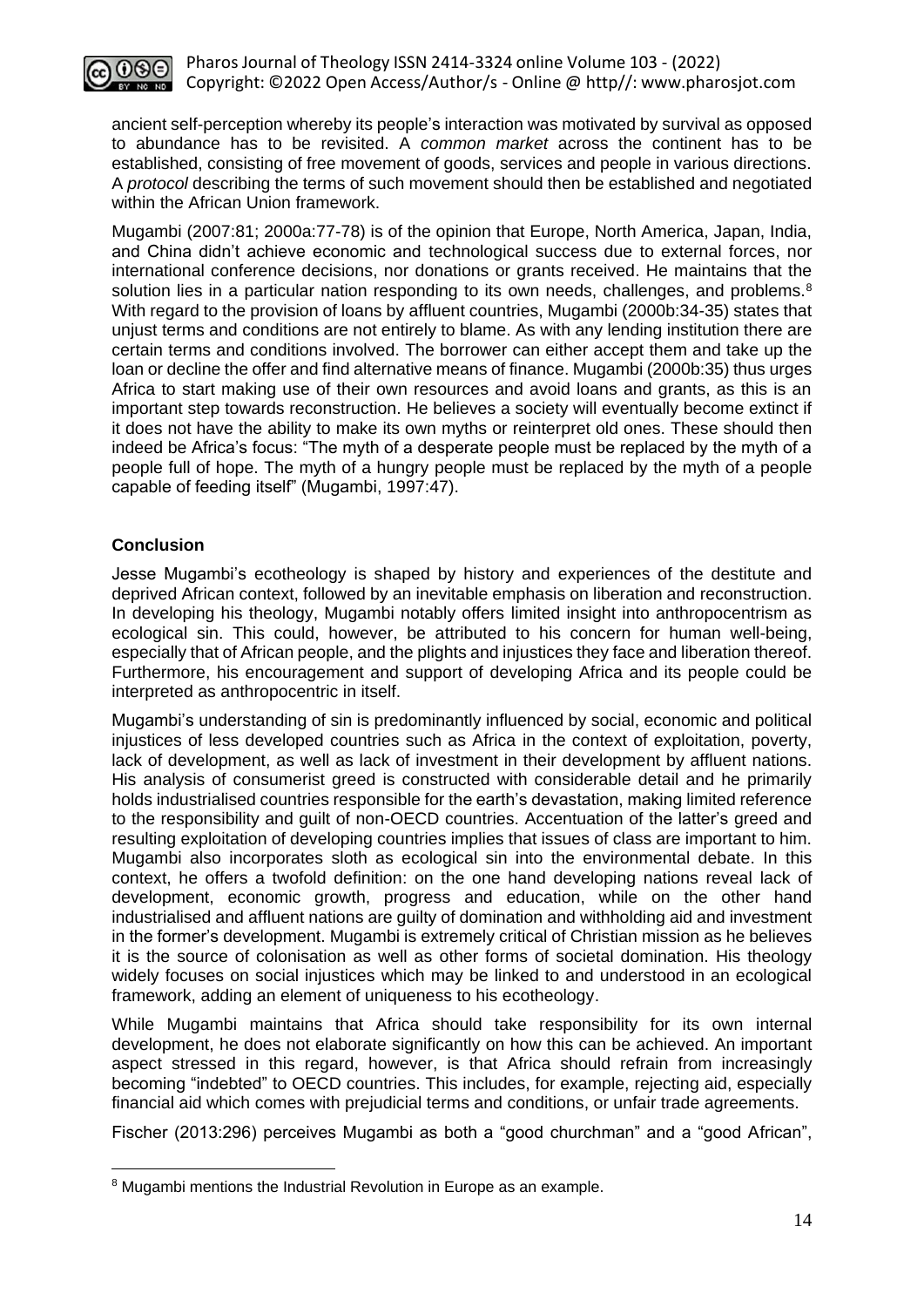

which he believes are in conflict. Mugambi is notably critical of the Christian missionary movement in respect of its denunciation of ATR and its Christianising of Africa. On another note one could argue, however, that Mugambi's inclination to incorporate ATR beliefs and practices, particularly its mono-sectional worldview on space and existence, somehow reduces the critique of otherworldliness typically associated with the classical Christian threesectional worldview.

While all humans in one way or another contribute to ecological devastation, one may not generalise as to the degree in which this occurs differs from one group of people or individual to the next. It is important, however, to note the influence of contextual factors in this regard: Scholars with lesser experience of injustice and deprivation appear to more easily critically distinguish and accept the burden of guilt for anthropocentric behaviour compared to those for whom the opposite holds true, for example, Jesse Mugambi. Such scholars may challenge the notion of anthropocentrism by avoiding a critique thereof, or even justifying its positive elements, for example Mugambi's encouragement and support of the development and progress of the African continent. Here the tension between ecological harmony on the one hand and social justice on the other hand is clearly discernible.

Finally, it is worth touching on the issue of reconstruction. Fischer (2013:294-301) maintains that Mugambi's theology must be indeed acclaimed for offering some answers to the issue of inequity in African society. Nevertheless, he challenges this theologian's notion of reconstruction on the grounds of favouring the material and social aspects of life, alleging that it primarily emphasises the community as opposed to personal responsibility and radical change on the part of the individual, which is imperative for genuine reconstruction. He further claims that Mugambi's theology portrays a new Africa, a new society, instead of reconstructing that which once existed. Wandera (in Gathogo, 1991:31) goes as far as questioning the relevance of reconstruction for Africa, making the following provocative statement:

> There is still so much deconstruction to be done before reconstruction can start. There is a saying among the Africans that 'we should chase away the wild cat before we begin to warn the chicken against wandering carelessly'. Africa still suffers from marginalisation of all kinds, including its theology (Wandera in Gathogo, 1991:31).

Regardless of such critique, Mugambi indeed makes a noteworthy contribution to wider ecological discourse and presents fundamental groundwork for further research and discussion.

## **References**

Aquinas, (St.). T. (1991). Summa Theologica: A Concise Translation, Christian Classics: Allen, Texas.

Barret, D.B. (1968). Schism and Renewal in Africa, Oxford University Press: London.

Barth, K. (1958). *Church Dogmatics, Vol III/1: The Doctrine of Creation*, T. & T. Clark: Edinburgh.

Barth, K. (1960). *Church Dogmatics, Vol III/3: The Doctrine of Creation*, T. & T. Clark: Edinburgh.

Brinkman, M.E. (1998). Ecological Theology. In S. Maimela & A. Konïg (Eds.), *Initiation into Theology: The rich variety of Theology and Hermeneutics*, J.L. Van Schaik: Pretoria, 203-213.

Cloete, N. (2013). *Hamartology and Ecology: A Critical Assessment of Dietrich Bonhoeffer's View on the Nature of Sin*, Masters Dissertation: UWC.

Cloete, N. (2021). *What on earth is wrong with the world?* Unpublished PhD Dissertation: UWC.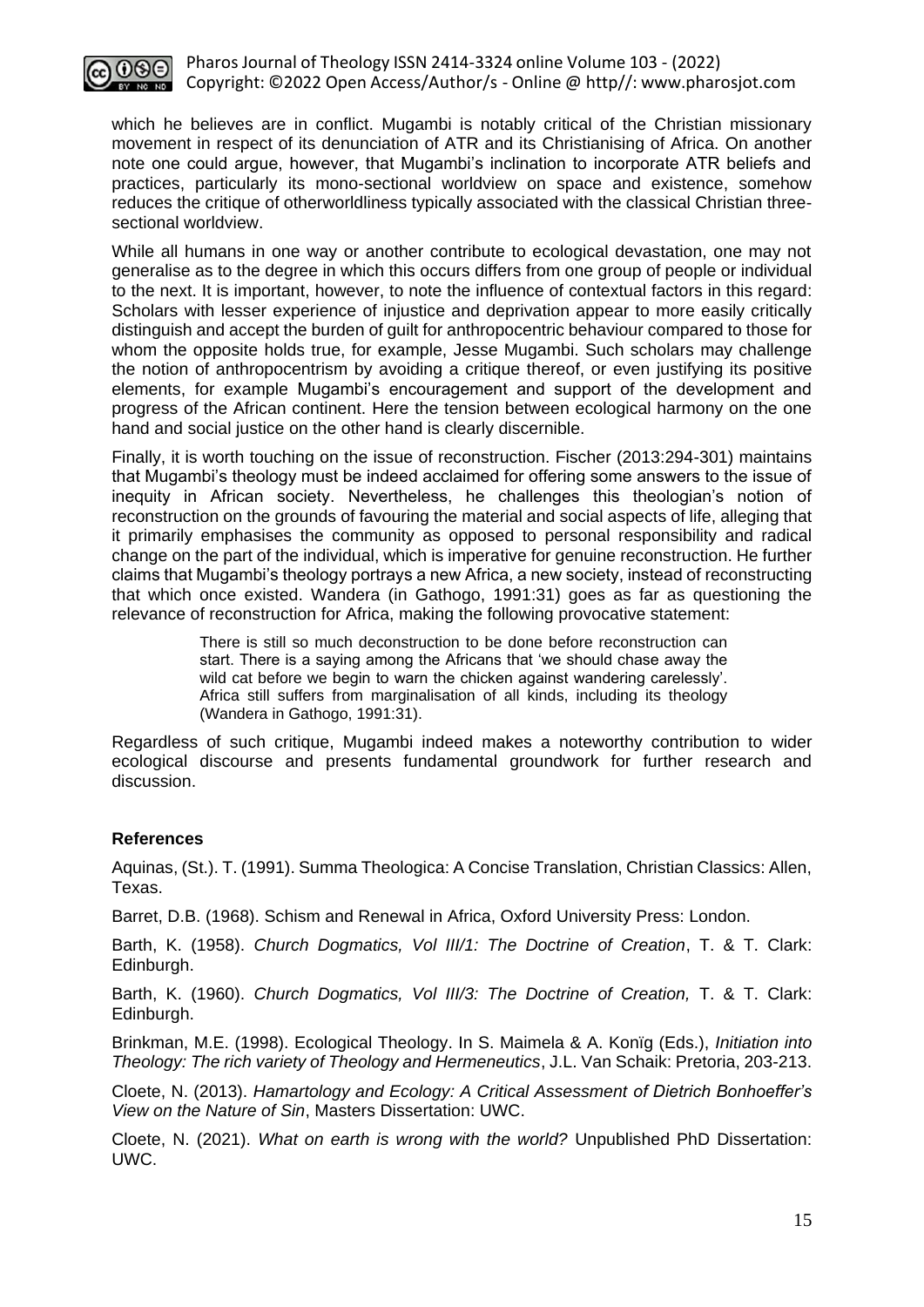

Conradie, E.M. (2006). *Christianity and Ecological Theology,* Sun Press: Stellenbosch.

Conradie, E.M. (2017). *Redeeming Sin?* Lexington Books: London.

Durand, J.J.F. (1978). *Die Sonde*, N.G. Kerkboekhandel: Pretoria.

Engel, M.P. (1990). Evil, Sin and Violation of the Vulnerable. In S.B. Thistlethwaite & M.P. Engel (Eds.), *Lift Every Voice*, Harper & Row: San Francisco.

Fischer, J.H. (2013). *The Relationship between the Church and the Reign of God in the Reconstruction Theology of J.N.K. Mugambi: A Critical Analysis*. Unpublished PhD Dissertation: UWC.

Gathogo, J. (1991). Jesse Mugambi's Pedigree: Formative Factors. In J.N.K. Mugambi, J.B. Chipenda, A. Karamaga & C.K. Omari (Eds.), *The Church of Africa: Towards a Theology of Reconstruction*, All African Conference of Churches, 29-50.

Heyns, J.A. (1978). *Dogmatiek,* N.G. Kerkboekhandel: Pretoria:

Horrell, D.G. (2010). *The Bible and the Environment,* Equinox: London.

Mugambi J.N.K. & Kebreab G. (2006). *Fresh Water to Eradicate Poverty*, Norwegian Church Aid: Oslo

Mugambi, J.N.K. (1987). 'God, Humanity and Nature in Relation to Justice and Peace', *Church and Society*, No. 2. WCC: Geneva.

Mugambi, J.N.K. (1989a). *African Christian Theology: An Introduction*, Heinemann: Nairobi.

Mugambi, J.N.K. (1989b). *African Heritage and Contemporary Christianity*, Longman: Nairobi.

Mugambi, J.N.K. (1991a). 'Environment/Ecology'*. In Dictionary of the Ecumenical Movement,*  357, Eerdmans: Grand Rapids.

Mugambi, J.N.K. (1991b). *Carry it Home*, East African Literature Bureau: Nairobi.

Mugambi, J.N.K. (1995). *From Liberation to Reconstruction*, East African Educational Publishers: Nairobi.

Mugambi, J.N.K. (1996). *Religion and Social Construction of Reality,* University of Nairobi.

Mugambi, J.N.K. (1997). Problems and Promises of the Church in Africa. In J.N.K. Mugambi (Ed.), *The Church and the Future in Africa*, 41-78, AACC: Nairobi.

Mugambi, J.N.K. (1998). Christological paradigms in African Christianity. In J.N.K. Mugambi & L. Magesa (Eds.), *Jesus in African Christianity*, Acton: Nairobi, Kenya, 137-161.

Mugambi, J.N.K. (2000a). Christian Mission in the context of Urbanization and Industrialization in Africa. In A. Nasimiyu-Wasike & D.W. Waruta (Eds.), *Mission in African Christianity*, 76- 101, Acton: Nairobi.

Mugambi, J.N.K. (2000b). Theological Method in African Christianity. In M.N. Getui (Ed.), *Theological Method & Aspects of Worship in African Christianity*, 5-40, Acton: Nairobi.

Mugambi, J.N.K. (2001). Emission Trading as an Aspect of Toxic Waste Dumping. In J.N.K. Mugambi & M. Vähäkangas (Eds.), *Christian Theology and Environmental Responsibility*, 35- 56, Acton: Nairobi.

Mugambi, J.N.K. (2002). *Christianity and African Culture,* Acton: Nairobi.

Mugambi, J.N.K. (2003a). Religion in the Social Transformation of Africa. In L. Magesa & Z. Nthamburi (Eds.), *Democracy and Reconciliation*, 73-98, Acton: Nairobi.

Mugambi, J.N.K. (2003b). *Christian Theology and Social Reconstruction*, Acton: Nairobi.

Mugambi, J.N.K. (2004). Religions in East Africa in the Context of Globalization. In J.N.K. Mugambi & M.N. Getui (Eds.), *Religions in Eastern Africa under Globalization*, 3-29, Acton: